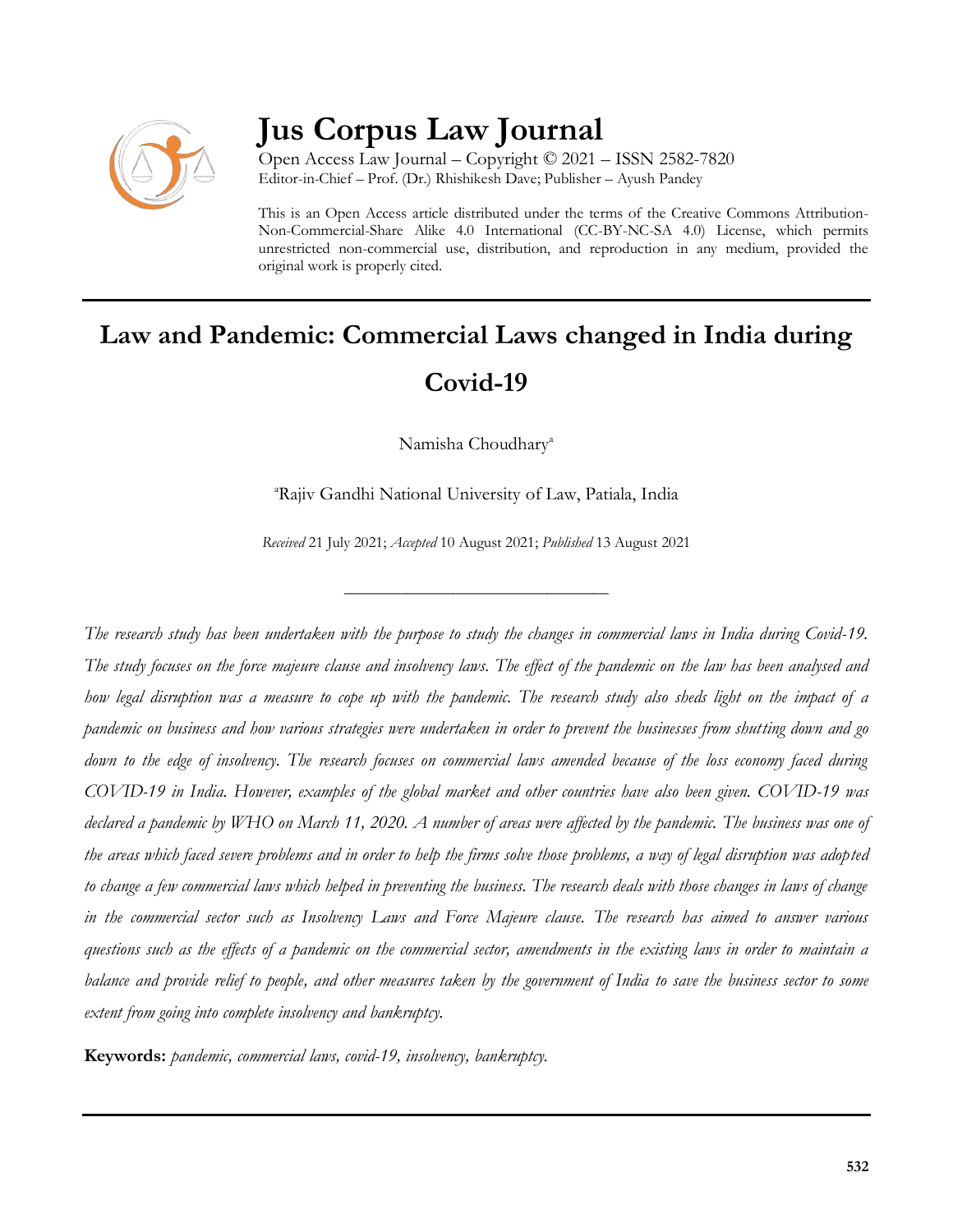## **INTRODUCTION**

The world has faced various crisis since the discovery of human civilization. With the development of civilization, there have been formulations of various rules and organisations in order to keep a check on the functioning of society as a whole. Law is an integral part of society and in times of crisis, it becomes a powerful tool to handle the situation both at local and global levels. According to the Britannica Dictionary, *"Law is the discipline and profession that is concerned with the customs, practices, and rules of conduct of a community that are recognized binding by that community."<sup>1</sup>*

The main aim of the law is to maintain a balance in society. In case of a pandemic, strong legal measures are needed in order to ensure the safety of people. A pandemic has been defined by the World Health Organization as,

*"An epidemic occurring worldwide, or ever a very wide area, crossing worldwide, or over a very wide area, crossing international boundaries and usually affecting a large number of people."<sup>2</sup>*

It was in the year 2019 that the first case of the 'Corona Virus' was identified in Wuhan, China. In no time, the virus was spread across 180 other countries and territories.<sup>3</sup> All the countries around the world imposed travel restrictions and lockdowns after being infected with the virus. In India, the '*Janta Curfew'* was imposed by Prime Minister Narendra Modi on March 22, 2020, to stop the spread of the virus and after a few days imposed a nation-wide 21 days lockdown which eventually was extended to months.<sup>4</sup> The nationwide lockdown took a toll on the economy. The condition only worsened due to the shutting of business at both global and local levels. In a state such as this, it is impossible to fulfill contractual obligations. Shutting down of economies has adversely affected the commercial sector due to disruptions in supply

 $\overline{\phantom{a}}$ 

<sup>1</sup> 'Law | Definition, Systems, Institutions, & Fields' (*Encyclopedia Britannica*, 2021)

[<sup>&</sup>lt;https://www.britannica.com/topic/law>](https://www.britannica.com/topic/law) accessed 13 July 2021

<sup>2</sup> Bharat Vasani and others, 'COVID-19: OFFICIALLY A PANDEMIC' (*India Corporate Law*, 2021)

[<sup>&</sup>lt;https://corporate.cyrilamarchandblogs.com/2020/03/covid-19-officially-a-pandemic-faqs-coronavirus/>](https://corporate.cyrilamarchandblogs.com/2020/03/covid-19-officially-a-pandemic-faqs-coronavirus/) accessed 13 July 2021

<sup>3</sup> World Health Organisation, 'Coronavirus Disease 2019 (COVID-19) Situation Report – 96' (*Who.int*, 2020) [<https://www.who.int/docs/default-source/coronaviruse/situation-reports/20200425-sitrep-96-covid-](https://www.who.int/docs/default-source/coronaviruse/situation-reports/20200425-sitrep-96-covid-19.pdf?sfvrsn=a33836bb_2)[19.pdf?sfvrsn=a33836bb\\_2>](https://www.who.int/docs/default-source/coronaviruse/situation-reports/20200425-sitrep-96-covid-19.pdf?sfvrsn=a33836bb_2) accessed 13 July 2021

<sup>4</sup> Vasani (n 2)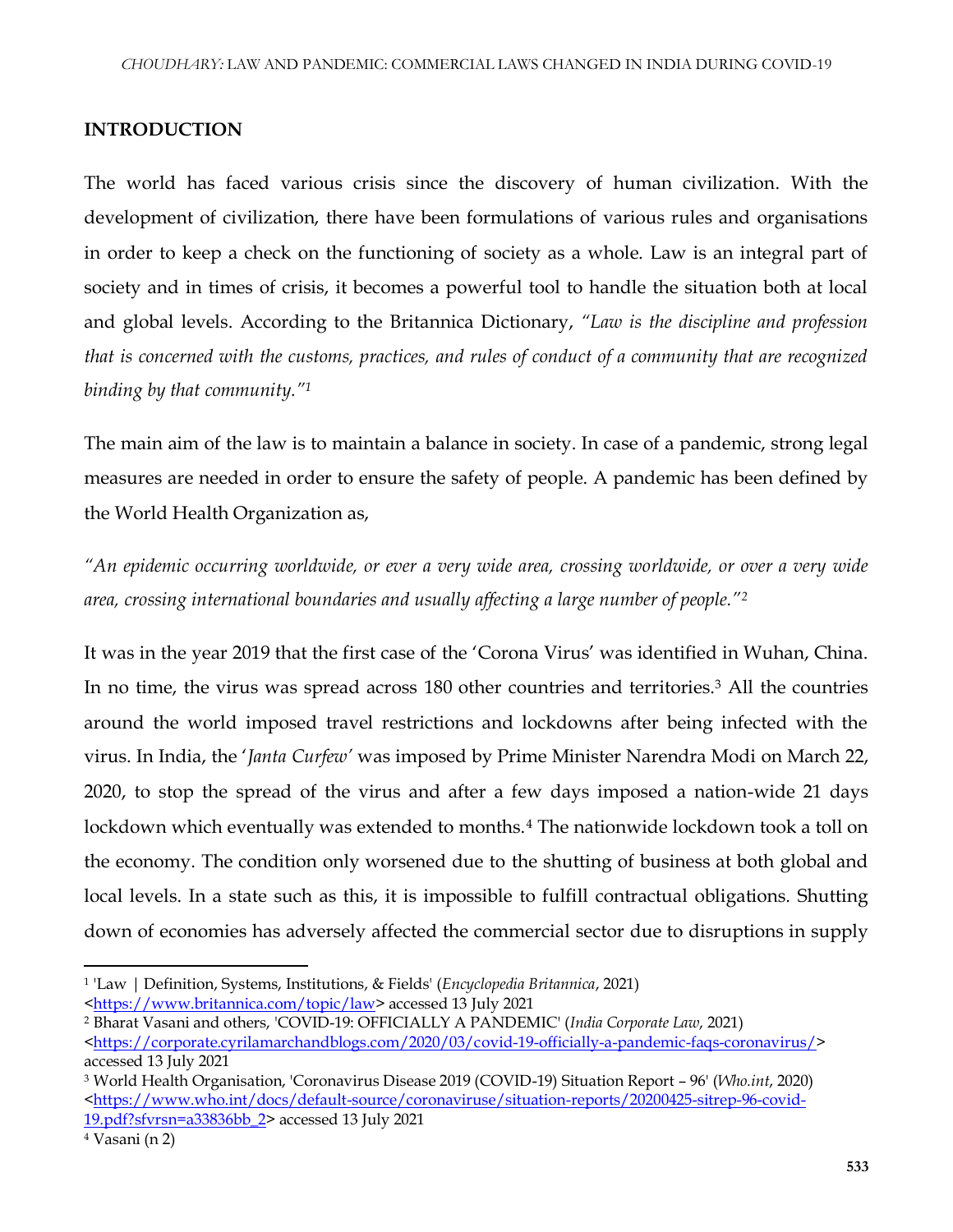and demand chains. The warning of keeping up with social-removing because of COVID-19 adversely affected the business of the travel industry and travel related enterprises. The businesses like the travel industry and accommodation, food handling, training, design and clothing, cowhide, have all been unfavourably influenced by the COVID-19 pandemic.

The global market received several shock waves. This led to the collapse of the stock market putting investors at huge risk causing a loss of billion dollars. The pandemic isn't something typical and the world is still in its grasp with no close to the arrangement. Specifically, the economy has confronted a negative inventory stock in light of the fact that the pandemic has prompted the closing down of firms and this has upset the production network all around the world. It was anticipated by the Organization for Economic Co-activity and Development had anticipated the most generous descending development in South Korea, Australia, and Japan.<sup>5</sup> The suspension of business sectors during the lockdown unfavourably influenced the business climate. Supporting the extent of occupation and maintaining the sacredness of laws identifying with work and federal retirement aid is the first concern right now.

In order to balance things in the world of commerce, the Union Government made changes to the existing laws. The laws were changed providing relaxation to people in times of crisis. Legal disruption arises in a situation when a new development requires an adjustment of existing laws because there is nothing certain in relation to the development by the prevailing or existing regimes. New legal provisions are then brought up in order to overcome the shortcomings of existing provisions. While such changes are kept to their objectives, there will be no, or restricted, lawful disturbance regardless of whether the fundamental advancement is exceptionally problematic from an overall perspective.<sup>6</sup>

 $\overline{a}$ 

<sup>5</sup> M Chowdhary and others, 'A case study on strategies to deal with the impacts of COVID-19 pandemic in the food and beverage industry' (*SpringerLink*, 2020) [<https://link.springer.com/article/10.1007/s12063-020-00166-](https://link.springer.com/article/10.1007/s12063-020-00166-9) [9>](https://link.springer.com/article/10.1007/s12063-020-00166-9) accessed 16 July 2021

<sup>6</sup> Christian Twigg-Flesner, 'Legal Disruption and Times of Crisis: COVID-19 and (Contract) Law' (*Oxford Law Faculty*, 2020) [<https://www.law.ox.ac.uk/business-law-blog/blog/2020/09/legal-disruption-and-times-crisis](https://www.law.ox.ac.uk/business-law-blog/blog/2020/09/legal-disruption-and-times-crisis-covid-19-and-contract-law)[covid-19-and-contract-law>](https://www.law.ox.ac.uk/business-law-blog/blog/2020/09/legal-disruption-and-times-crisis-covid-19-and-contract-law) accessed 16 July 2021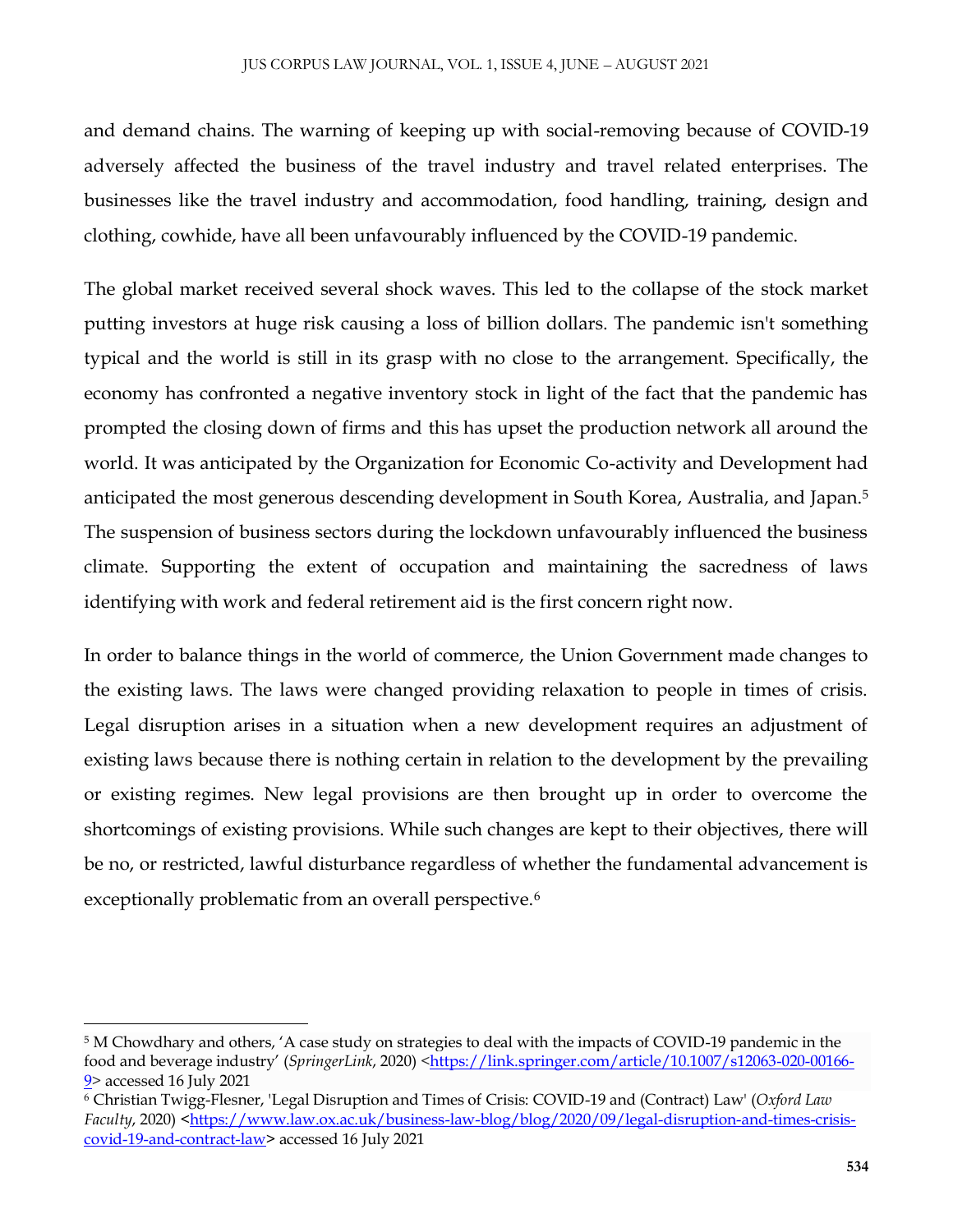## **CHANGES IN COMMERCIAL LAWS DURING THE PANDEMIC**

## **Force Majeure:**

Fulfillment of 'contractual obligation' has been one of the major concerns due to the arrival of Covid-19. Covid has made generally speaking remarkable unsettling influences on business exercises, and the business agitation continues. The pandemic has influenced the limit of associations all throughout the planet to keep up steady assignments and play out their different legitimate responsibilities. Possibly the associations to lighten the impact related to delayed movement and non-execution of the arrangements cover alia will make an arrangement of the move to drive Majeure proclamation contained in their arrangements. A remarkable event or circumstance outside human capacity to control, for instance, the event depicted as a showing of God, government impediments, or other amazing conditions which hinder the fulfillment of legitimately restricting responsibilities would qualify as a power Majeure event.<sup>7</sup>

A force majeure arrangement in a business course of action is an express arrangement of conditions wherein execution under the agreement will be pardoned or suspended temporarily. In a contract that contains the clause of force majeure, it would be the responsibility of the parties invoking the clause to prove that the failure in the contractual obligations is the result of the COVID-19 pandemic. For the contracts that do not have a force majeure clause, Section 56 of the Indian Contract Act sets out the provision:

*"A contract to do an act which, after the contract is made, becomes impossible, or, by reason of some event which the promisor could not prevent, unlawful becomes void when the act becomes impossible or unlawful."<sup>8</sup>*

It has been observed that Indian Courts have granted relief in cases where the contract could not be completed because of unforeseen events which led to the non-performance of the

 $\overline{\phantom{a}}$ 

<sup>7</sup> Nishant Menon and Rahil Kohli, 'Covid-19: A Force Majeure Event or Simply a Pandemic?' (*Mondaq*, 2020) [<https://www.mondaq.com/india/litigation-contracts-and-force-majeure/913944/covid-19-a-force-majeure](https://www.mondaq.com/india/litigation-contracts-and-force-majeure/913944/covid-19-a-force-majeure-event-or-simply-a-pandemic)[event-or-simply-a-pandemic>](https://www.mondaq.com/india/litigation-contracts-and-force-majeure/913944/covid-19-a-force-majeure-event-or-simply-a-pandemic) accessed 16 July 2021

<sup>8</sup> Indian Contract Act 1872, s 56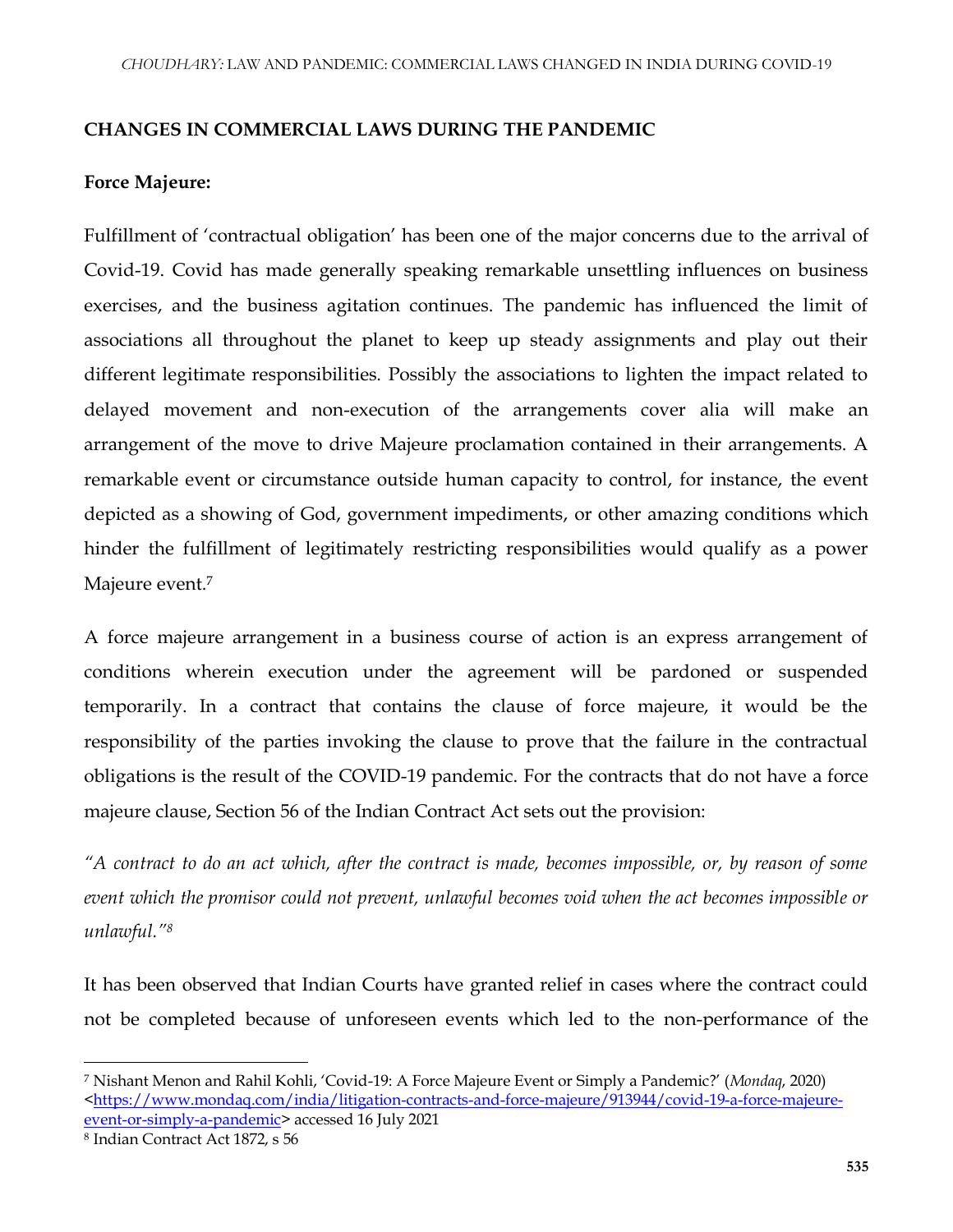contract. The Government of India issued a Memorandum on 13<sup>th</sup> of May, 2020 stating: *"disruption in the supply chain due to coronavirus will be covered under Force Majeure Clause"<sup>9</sup>*

It has been clarified in the memorandum that the contracts would only be covered under the Force Majeure Clause if the parties were not in default of contractual obligations as on February 19, 2020. Through another notice later, the government of India directed few other ministers to grant relief for delays in contractual obligation due to coronavirus. Thus, COVID-19 was declared a 'Force Majeure' event by the Government of India.

### **Insolvency Laws:**

 $\overline{\phantom{a}}$ 

The Insolvency and Bankruptcy Code, 2016 has been amended time and again to cope up with the economic conditions. Due to the arrival of the disastrous pandemic, the Government of India took several measures relating to the commercial laws. In relation to the Insolvency or Bankruptcy Code, the government had to make a choice between two policies. It could either suspend the Code or let it function as usual. Making the first choice would not be good for the economy as the market would fail to liquidate any unviable firms. The second policy would enable the market to liquidate any viable firm. The damage done by the first can be restored in the long run whereas the second damage would be done forever. Keeping in mind the consequences of the same, the Government of India chose the first policy, i.e., suspending a key part of the Code. It suspends initiation of insolvency proceedings against a company where any default has been arisen due to COVID-19. This provided relief to the firms in the times of COVID-19.<sup>10</sup>

#### **Increase in the minimum amount for initiating CIRP:**

Part 1 of the Section 4 the code<sup>11</sup> applies to those matters where the minimum amount of default is Rs. 1 Lakh. This section gives power to the government to notify an amount that is

<sup>9</sup> Department of Expenditure Procurement Policy Division, *Office Memorandum* (No. F 18/4/2020-PPD) <sup>10</sup> Dr M S Sahu 'Insolvency Laws in times of Covid'

[<sup>&</sup>lt;https://www.ibbi.gov.in/uploads/resources/19f5dd1867e29b404046912df2b065f8.pdf>](https://www.ibbi.gov.in/uploads/resources/19f5dd1867e29b404046912df2b065f8.pdf) accessed 16 July 2021 <sup>11</sup> Insolvency and Bankruptcy Code 2016, s 4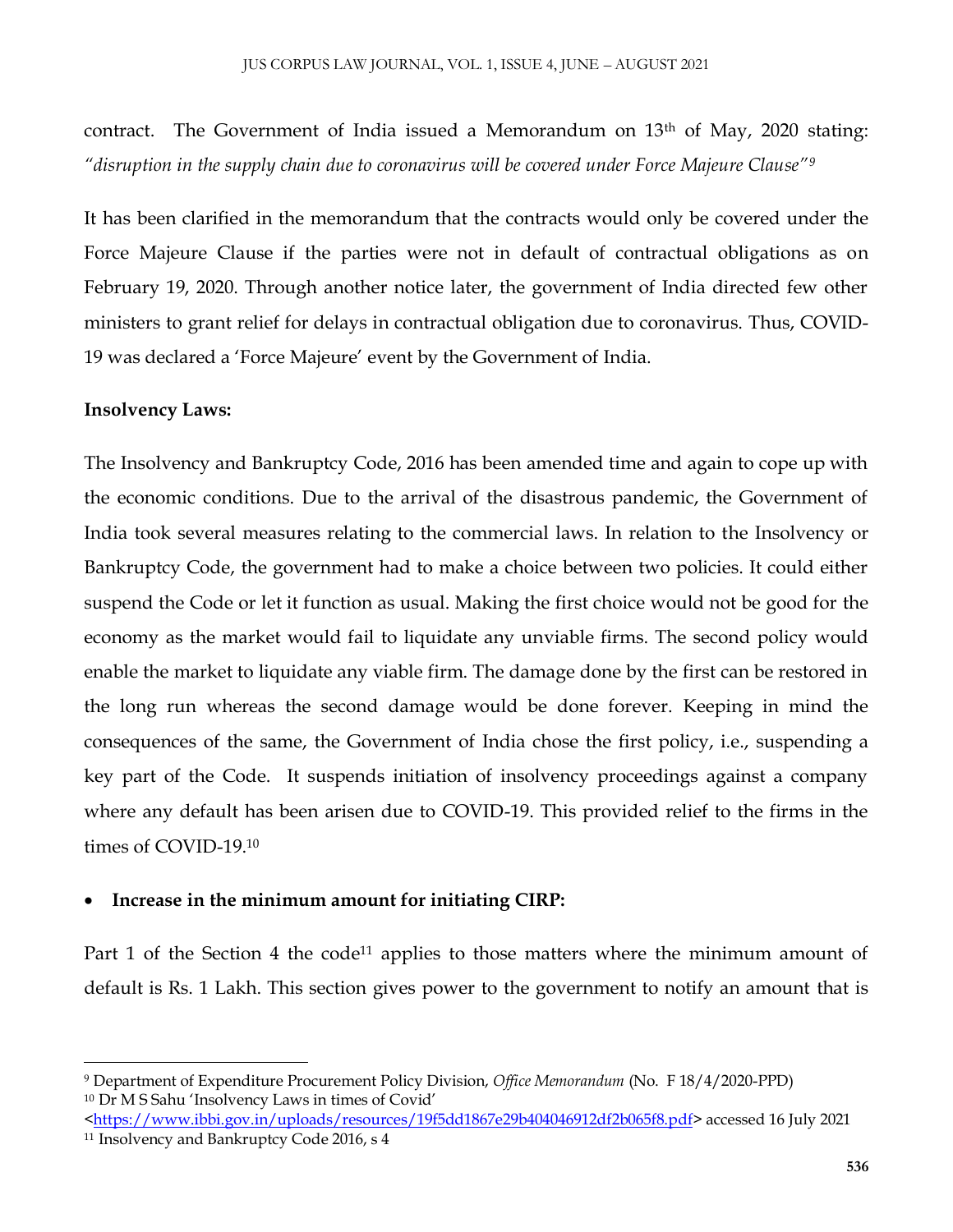higher than the outer limit of Rs. 1 Crore.<sup>12</sup> Regulating its power as given in the section, the government of India issued a notice and increased the minimum amount for filing an application of CIRP from Rs.1 lakh to Rs. 1 crore.<sup>13</sup>

## **CIRP Regulations Amended due to COVID-19:**

A new section, i.e., Section 40 C was inserted in the Insolvency and Bankruptcy Code, 2016 on March 29, 2020. Through the insertion of this section, the period of lockdown as notified by the government was excluded from the computation of timelines for the completion of activities under CIRP. The timeline related to filling of various forms by the insolvency professional was extended to October 30, 2020, and any penalty in relation to this would only arise after October 30, 2020. The Board has taken several others measures to resolve the procedural issues. <sup>14</sup>

## **Liquidation Regulations Amended:**

Regulation 47 A has been introduced to the Insolvency and Bankruptcy Code, 2016. This is quite similar to Regulation 40 C. Regulation 47 A excludes the period of lockdown imposed by the Central Government due to COVID-19 from being counted for the purpose of task completion in matters relating to the liquidation process.

## **Insolvency and Bankruptcy Board of India Regulations,2020 Amended:**

According to Regulation 7(20(ca) of Insolvency and Bankruptcy Board of India Regulations 2020, any insolvency professional who is registered under the IBBI is required to pay 0.25% of the fees he earns professionally for the services rendered by IBBI on or before 30th April of each year. Due to COVID-19, a provision was inserted which extended the fee payment date from 30th April to 30th June 2020.

 $\overline{a}$ 

<sup>12</sup> Advocate K Vaitheswaran and Advocate Yeswantharam CJ, 'Increase in IBC Default Threshold' (*LawStreetIndia*, 2020) [<http://www.lawstreetindia.com/experts/column?sid=480>](http://www.lawstreetindia.com/experts/column?sid=480) accessed 17 July 2021

<sup>13</sup> Kumar Saurabh Singh and others, 'Covid-19: Relaxations under Insolvency Laws' (*Mondaq*, 2020) [<https://www.mondaq.com/india/operational-impacts-and-strategy/929810/covid-19-relaxations-under](https://www.mondaq.com/india/operational-impacts-and-strategy/929810/covid-19-relaxations-under-indian-insolvency-laws)[indian-insolvency-laws>](https://www.mondaq.com/india/operational-impacts-and-strategy/929810/covid-19-relaxations-under-indian-insolvency-laws) accessed 17 July 2021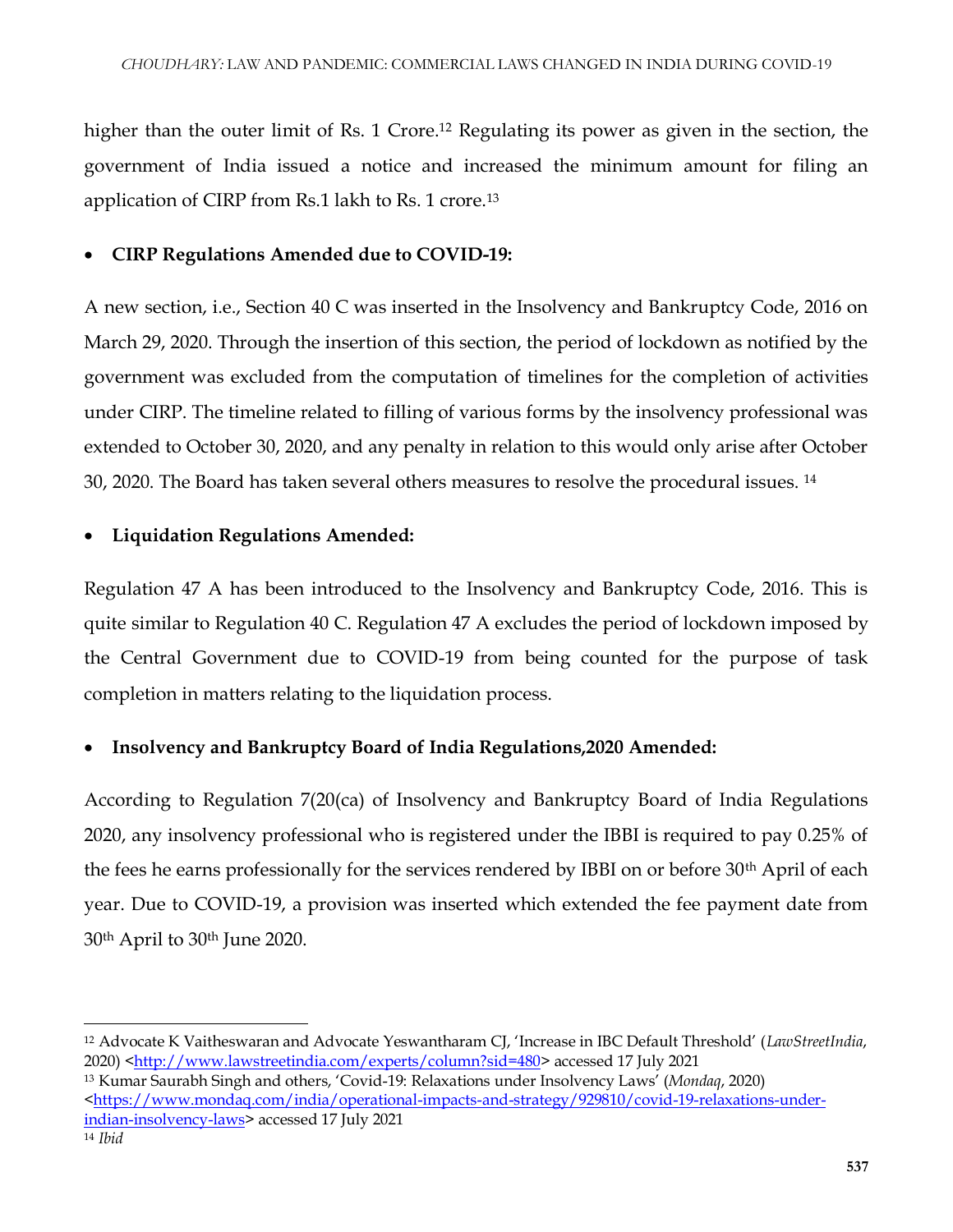#### **CONCLUSION**

From the discussion carried out in this article, it can be clearly stated that the economy suffered major losses due to Corona Virus. The business sector faced a downfall because of the global shutdown of the economy and travel restrictions. The pandemic disrupted the supply chain pushing the business cycle towards repression. The stock investors and companies (small, medium, or large) were put at risk of insolvency and bankruptcy. The non-fulfillment of contractual obligations was also a major concern as it would eventually lead to losses.

However, the findings of this study have clearly shown that the Government of India exercised its power and amended The Insolvency and Bankruptcy Code, 2016 providing relief to a million stakeholders. The step was taken by the government to declare 'COVID-19' as a 'Force Majeure' event that provided relief from non-fulfillment of contractual obligations. It has been observed that due to the pandemic's adverse effect on the business sector, it was necessary to change the laws in the areas of business. This was done in order to provide relief to people in these tough times. There were relaxations in tax payment, Ministry of Consumer Affairs also took some majors to provide relief to people. Further, minor amendments according to the circumstances were made in commercial laws other than Insolvency & Bankruptcy Code, 2016 and Force Majeure Clause.

#### **SUGGESTIONS**

In view of the crisis that the world has faced, the state shall keep in mind the flexibility of laws and in the case of commercial contracts these things should be taken care of:

- $\triangleright$  Re-survey and audit the agreement where the power majeure provision exists and examine the important components and episodes referenced to start the 'rule to pardon'.
- Guarantee 'all' or 'any' notice system as endorsed in the states of the agreement. Consent carefully with the ordinary 'notice' conventions.
- $\triangleright$  Commonly (alongside different gatherings to the agreement) break down the effect of the episode of COVID-19 on the agreement and its presentation.